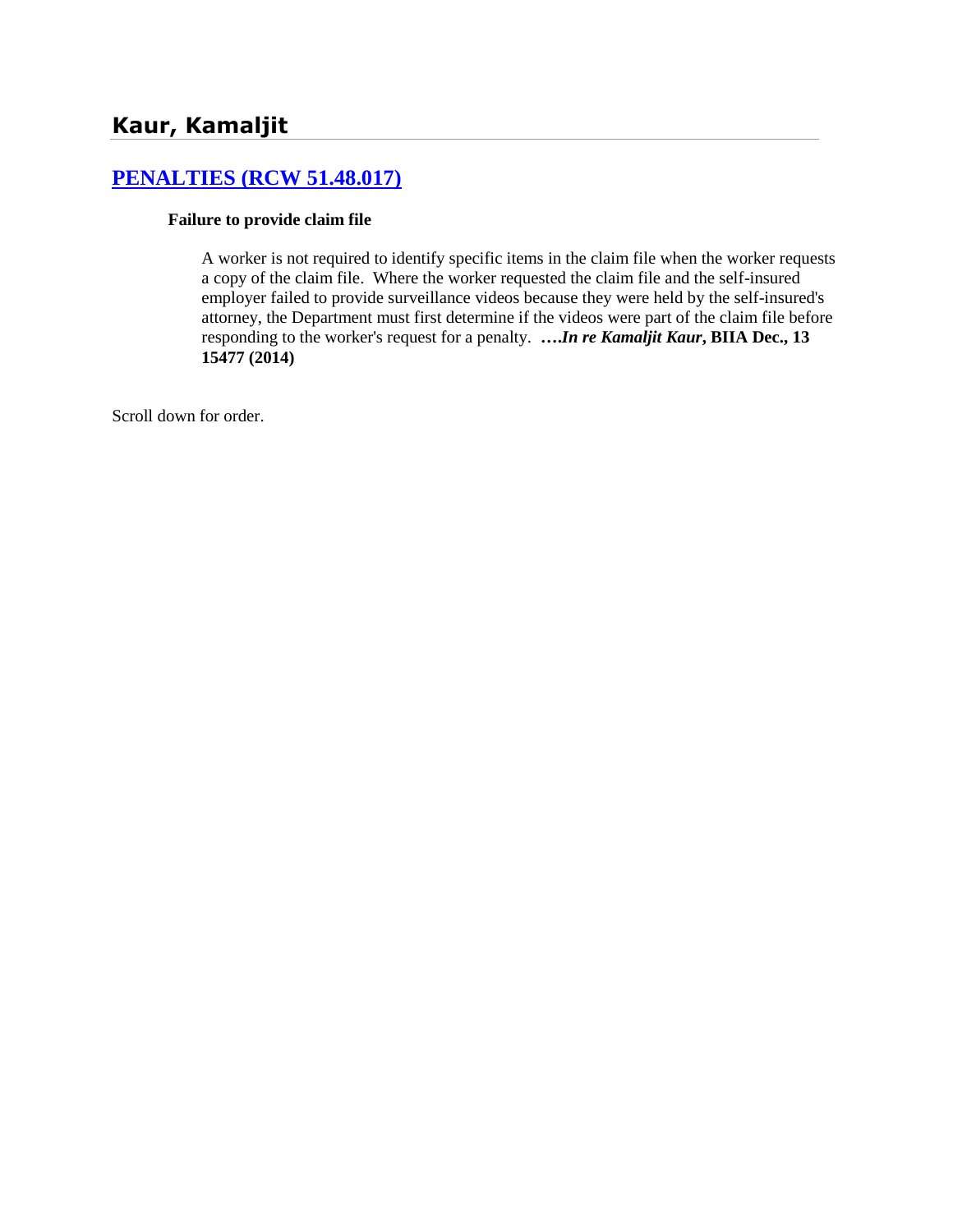### **BEFORE THE BOARD OF INDUSTRIAL INSURANCE APPEALS STATE OF WASHINGTON**

**)**

**IN RE: KAMALJIT KAUR ) DOCKET NO. 13 15477**

**CLAIM NO. SA-06994 ) DECISION AND ORDER**

APPEARANCES:

Claimant, Kamaljit Kaur, by Davies Pearson, P.C., per Benjamin R. Sligar

Self-Insured Employer, ConocoPhillips Co., by Law Office of Robert M. Arim, PLLC, per Robert M. Arim

The claimant, Kamaljit Kaur, filed an appeal with the Board of Industrial Insurance Appeals on April 29, 2013, from an order of the Department of Labor and Industries dated April 23, 2013. In this order, the Department denied the claimant's request for a penalty to be assessed against the employer for failure to provide a complete copy of the claim file on the basis that claimant's counsel did not request a copy of the claim file to include the surveillance video, and the Department's review of the evidence fails to reveal an unreasonable delay on the part of the employer in providing a copy of the surveillance video. The Department order is **REVERSED AND REMANDED**.

# **PROCEDURAL MATTERS**

As provided by RCW 51.52.104 and RCW 51.52.106, this matter is before the Board for review and decision. The claimant filed a timely Petition for Review of a Proposed Decision and Order issued on March 14, 2014, in which the industrial appeals judge reversed and remanded the Department order dated April 23, 2013. While we agree that the Department order dated April 23, 2013, should be reversed, we do so for different reasons than those stated in the Proposed Decision and Order.

The case was presented on opposing motions for summary judgment under CR 56. We agree with our industrial appeals judge that summary relief is appropriate but disagree as to the prevailing party. The industrial appeals judge found for the self-insured employer, ConocoPhillips Co., (ConocoPhillips) and directed the denial of a penalty but for different reasons than set forth in the order of April 23, 2013. We find that the Department denied Ms. Kaur's request for a penalty against ConocoPhillips on a basis not supported by the Industrial Insurance Act or the Department's regulations. Ms. Kaur prevails and we will remand the Department's order for further adjudication of the penalty request.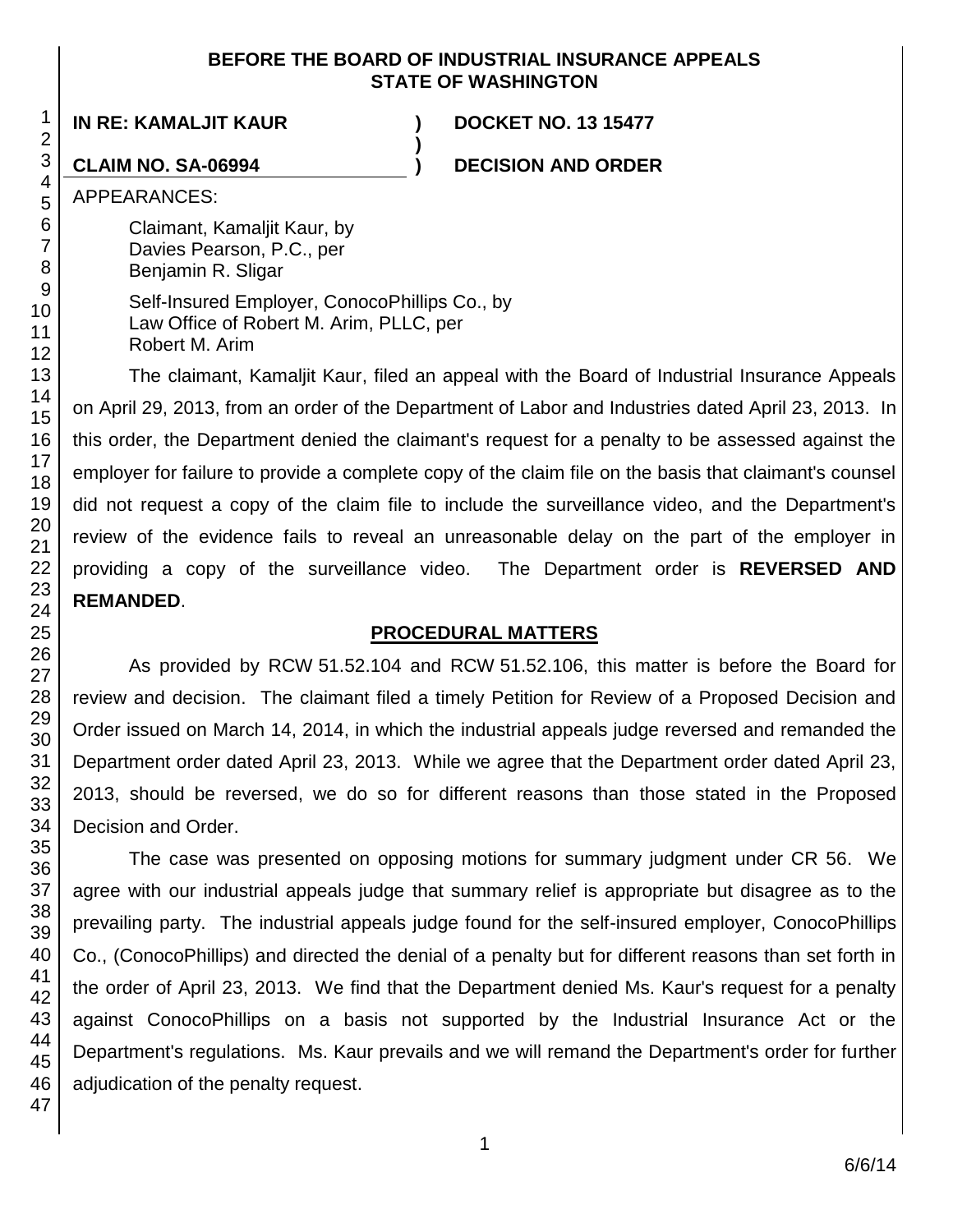On October 29, 2013, the Board received the Employer's Motion for Partial Summary Judgment, including a Memorandum in Support of the Employer's Motion for Partial Summary Judgment, and the Declaration of Aushante Humphries. Attached to the Motion, Memorandum, and Declaration are six exhibits. In resolving this appeal we have considered:

- Exhibit 1 is a copy of a May 12, 2009 letter from the office of the claimant's attorney to the employer requesting an updated employer claim file from January 14, 2009, to May 12, 2009. Exhibit 1 is remarked as Board Exhibit No. 1 and is admitted.
- Exhibit 2 is a copy of an October 21, 2009 letter from the office of the claimant's attorney to the employer requesting an updated employer claim file from May 12, 2009, to October 21, 2009. Exhibit 2 is remarked as Board Exhibit No. 2 and is admitted.
- Exhibit 3 is a copy of a February 26, 2010 letter from the office of the claimant's attorney to the employer requesting, among other things, an updated copy of the employer's claim file. Exhibit 3 is remarked as Board Exhibit No. 3 and is admitted.
- Exhibit 4 is a copy of a July 23, 2010 letter from the office of the claimant's attorney to the employer requesting, among other things, an updated copy of the employer's claim file. Exhibit 4 is remarked as Board Exhibit No. 4 and is admitted.
- Exhibit 5 is a copy of a November 6, 2012 letter from the office of the claimant's attorney to the Department requesting a penalty be assessed against the employer for failure to provide a complete claim file. Exhibit 5 is remarked as Board Exhibit No. 5 and is admitted.
- Exhibit 6 is a copy of an April 23, 2013 Department Order and Notice denying the claimant's penalty request. Exhibit 6 is remarked as Board Exhibit No. 6 and is admitted.

On November 7, 2013, the Board received the Claimant's Response to Employer's Partial

Summary Judgment Motion and Claimant's Cross Motion for Summary Judgment, and Affidavit of Benjamin R. Sligar in Support of Claimant's Response to Employer's Partial Summary Judgment

Motion and Claimant's Cross Motion for Summary Judgment. Attached to the Response, Cross Motion, and Affidavit are five exhibits:

- Exhibit 1 is a copy of Claimant's Request for Admission. Exhibit 1 has been remarked as Board Exhibit No. 7 and is admitted.
- Exhibit 2 is a copy of Employer's Answers to Claimant's Request for Admission. Exhibit 2 has been remarked as Board Exhibit No. 8 and is admitted.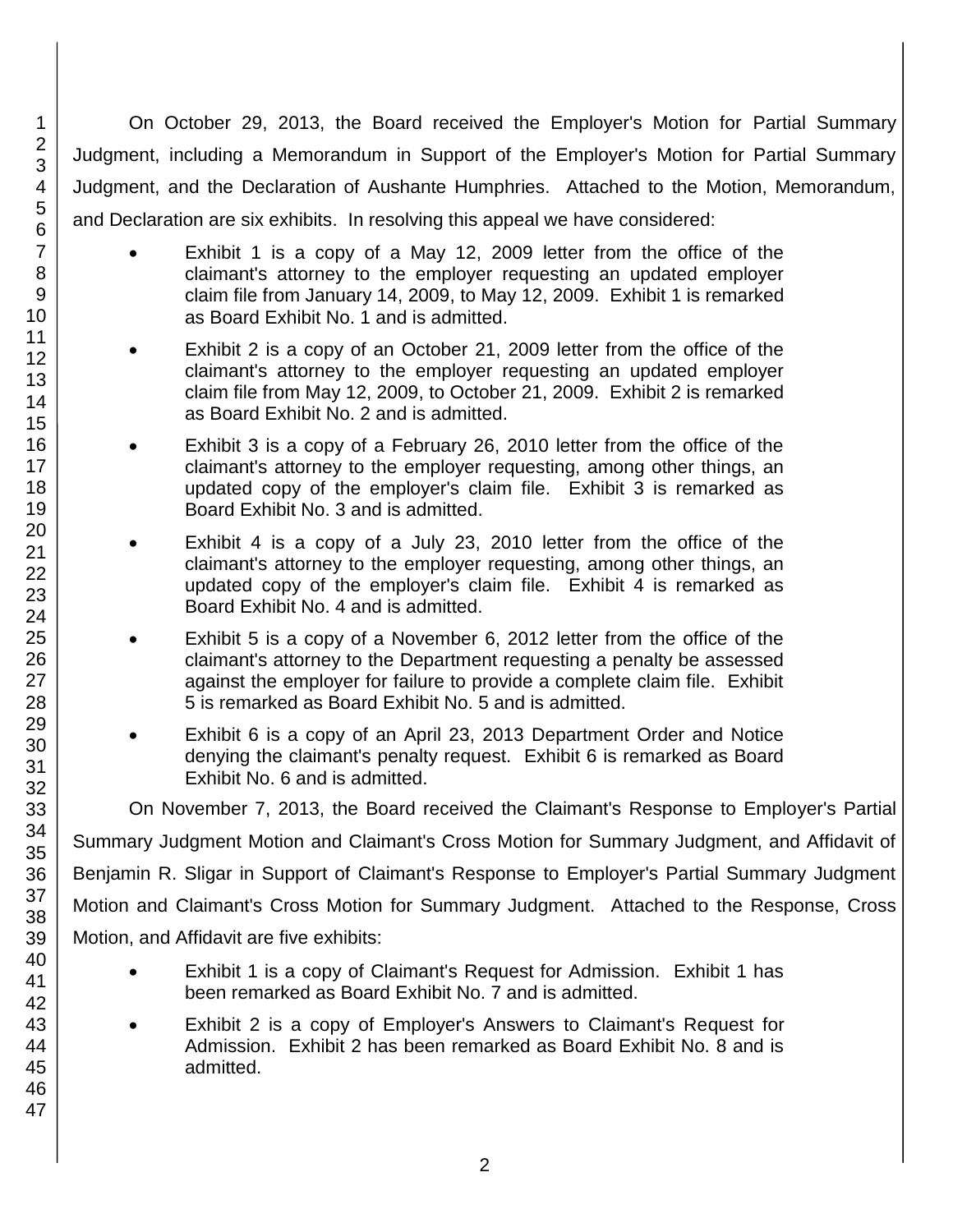3 is remarked as Board Exhibit No. 9 and is admitted. Exhibit 4 is a copy of Employer's Answers to Claimant's Second Requests for Admission. Exhibit 4 is remarked as Board Exhibit No. 10 and is admitted. Exhibit 5 is a copy of Claimant's Answers to Employer's First Set of Interrogatories and Request for Production of Documents. Exhibit 5 is remarked as Board Exhibit No. 11 and is admitted. On November 25, 2013, the Board received the Employer's Reply to Claimant's Response and Response to Claimant's Cross Motion for Summary Judgment, and Affidavit of Robert M. Arim. Attached to the Reply, Response, and Affidavit are three exhibits: Exhibit 1 contains copies of correspondence between counsel for the employer and counsel for the claimant during the time period from May 28, 2009 through August 25, 2009. Exhibit No. 1 has been remarked as Board Exhibit No. 12 and is admitted. Exhibit 2 is a copy of a redacted September 8, 2010 letter from counsel for the employer to the employer. Exhibit 2 has been remarked as Board Exhibit No. 13 and is admitted. Exhibit 3 is a copy of Claimant's Answers to Employer's First Set of Requests for Admission. Exhibit 3 has been remarked as Board Exhibit No. 14 and is admitted. Our review of the above-listed documents and evidence establish there is no genuine issue of material fact in this appeal. **DECISION** On May 9, 2008, Ms. Kaur filed a claim for benefits for an injury occurring on April 15, 2008. The Department allowed the claim on June 12, 2008, and directed ConocoPhillips, as the self-insured employer, to provide benefits. Both parties were represented by legal counsel early on in the claims process. Beginning on May 12, 2009, Ms. Kaur's attorney submitted a request for a copy of the claim file under the authority of RCW 51.28.070 to ConocoPhillips' claims administrators. Shortly thereafter, ConocoPhillips' attorney requested that all claim inquiries be directed to him. Following this initial request for a copy of the claim file, Ms. Kaur submitted additional requests for the claim file on October 21, 2009; February 26, 2010; July 23, 2010; February 15, 2011; August 1, 2011; April 17, 2012 and August 28, 2012. On October 23, 2012, during the deposition of Dr. Mark Remington in an earlier appeal in this claim (Board Docket No. 12 15571), Ms. Kaur's attorney discovered that ConocoPhillips had

Exhibit 3 is a copy of Claimant's Second Request for Admission. Exhibit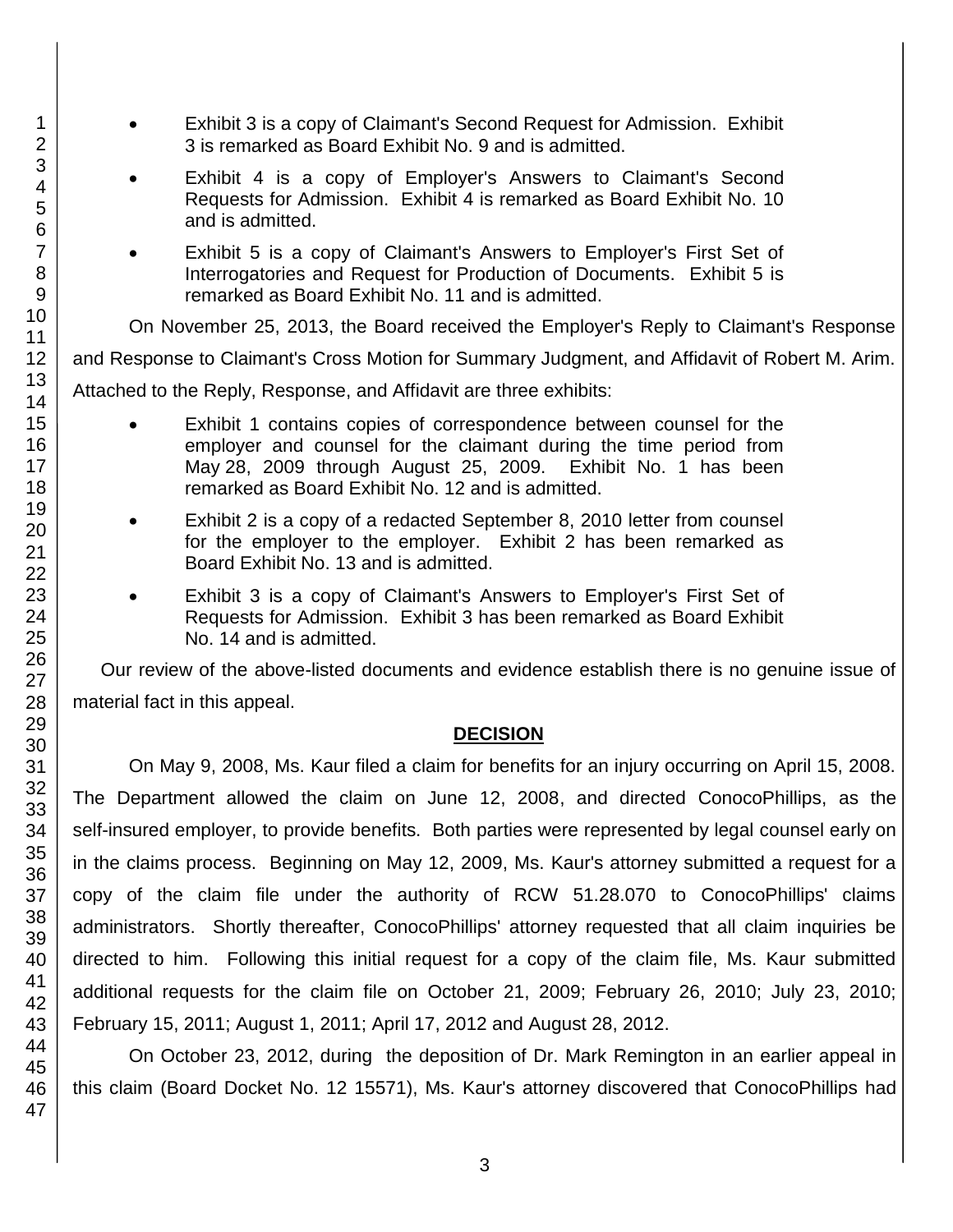been conducting surveillance of Ms. Kaur since early 2009. ConocoPhillips acknowledged the existence of the surveillance materials. The surveillance was undertaken at the request of ConocoPhillips' claims administrator to the company's attorney. ConocoPhillips' legal counsel arranged for the surveillance.

ConocoPhillips' claims administrator provided copies of the claim file as it existed as of the date of each of Ms. Kaur's requests. However, none of the information provided included the surveillance materials procured by ConocoPhillips's legal counsel. Ms. Kaur asserts that the surveillance materials are a part of the claim adjudication process and should have been provided when she made a proper request for the file in writing.

On November 6, 2012 the claimant requested that a penalty, or penalties, be assessed against the employer for failure to provide full copies of the claim file. That request included, what is referred to as a screen shot of a communication dated March 19, 2009, from the employer inquiring about the need for further investigation. This screen shot was included in the claim file provided by ConocoPhillips's claims administrator to Ms. Kaur. It indicates a need for a confidential investigation of the claim. Board Exhibit No. 5. Ms. Kaur indirectly argues that this screen shot is an indication that the surveillance materials were part of the claims administration file.

ConocoPhillips argues that surveillance/investigation conducted by its attorney is not part of the claim file as contemplated by RCW 51.28.070 and WAC 296-14-970. It asserts that Ms. Kaur received the complete claim file as compiled by its claims administrator.

We decline to decide what constitutes the claim file in this appeal because we believe that the Department erred in its order denying Ms. Kaur's request for a penalty for other reasons. The Department's order dated April 23, 2013, denied the request for a penalty using the following language:

> Benjamin Sligar did not request a copy of the claim file to include the surveillance video.

> The department's review of the evidence fails to reveal an unreasonable delay on the part of Conocophillips Company, in providing a copy of the surveillance video.

We note that Benjamin Sligar is Ms. Kaur's attorney.

The Department's basis for denying the penalty request is fundamentally at odds with the purposes of the Industrial Insurance Act. The Act is to be: "liberally construed for the purpose of reducing to a minimum the suffering and economic loss arising from injuries and/or death occurring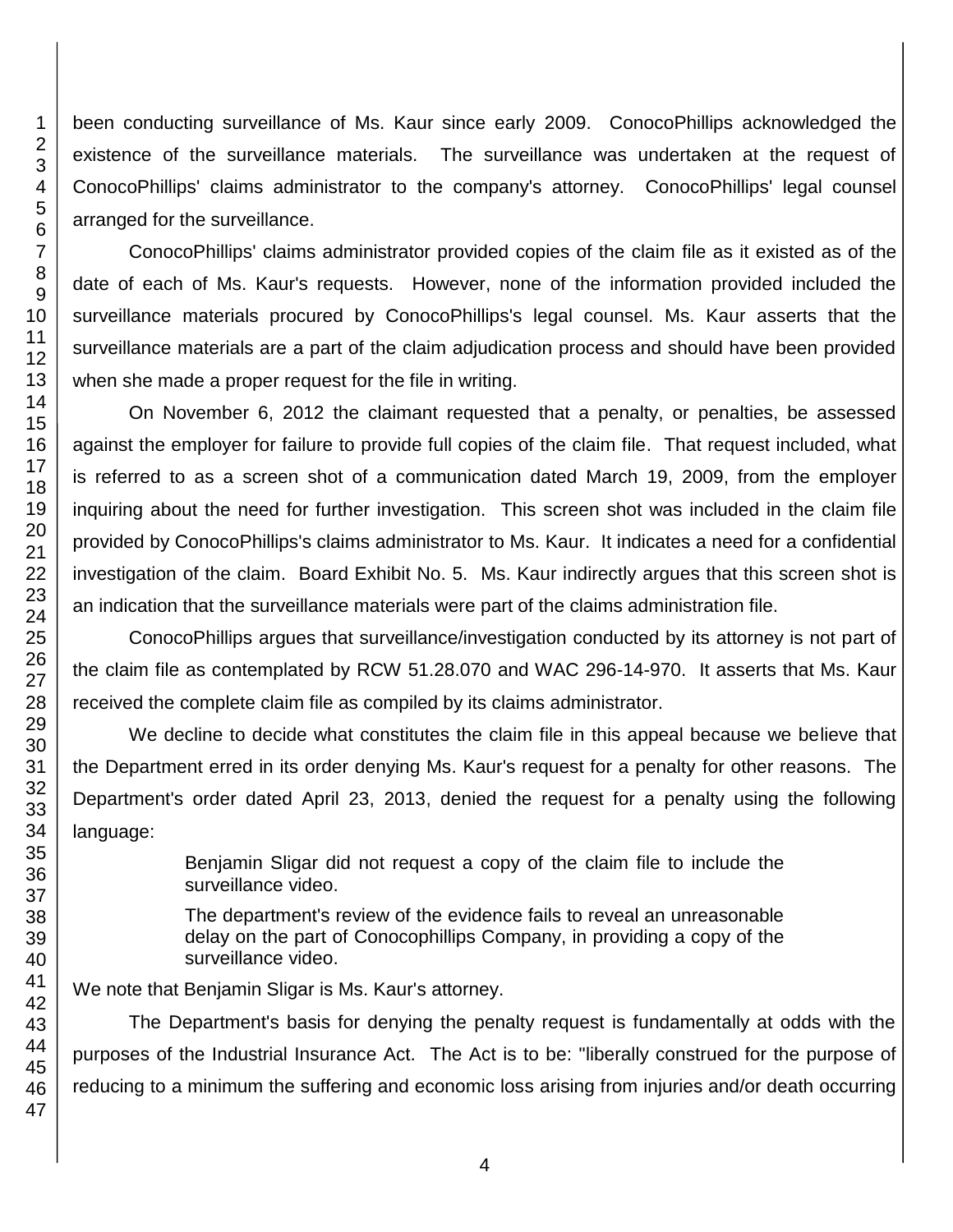in the course of employment." RCW 51.12.010. An injured worker should not be required to identify specific elements of the claim file in order to receive those documents. It is an undue burden to require such specificity for either injured workers or their authorized representatives. RCW 51.28.070. A request for the claim file means all contents of the claim file without the need to identify any particular item in the file.

The Department has carved out exceptions to providing materials in the claim file as provided in WAC 296-14-970. Under this regulation a self-insured employer may deny access to the claim file in the following situations:

- (2) Reasons for denying release of a claim file, to a worker shall include, but not be limited to the following:
- (a) Presence of psychological, mental health, or physical treatment records, investigative reports or other records, release of which may not be in the interest of the worker.
- (b) Medical opinion or other documented information indicates the worker is a danger to himself or herself or others.

Where a self-insured employer denies the release of a claim file it must follow the procedures further set forth in WAC 296-14-970:

(3) If, pursuant to the criteria established under subsection (2) of this section, the self-insured employer determines that release of the claim file, in whole or in part, may not be in the worker's interest, the employer must submit a request for denial with explanations along with a copy of that portion of the claim file not previously submitted to the self-insurance section within twenty days after receipt of the request from the worker.

When the Department receives a request for a denial of the claim file the Department, in turn, must:

(4) If the request for the claim file is denied, in whole or in part, a written order of denial will be issued by the department and mailed to the worker. The worker may appeal the order to the board of industrial insurance appeals.

Thus, even in situations where the self-insured employer has a basis to deny a copy or portions of the claim file, it must submit the matter to the Department who will conduct a review. Assuming the Department approves the denial of the claim file information, it must then issue an order explaining the basis of the denial. This allows the injured worker to be advised that there is information being withheld and to challenge that decision.

In the present appeal there is no showing that ConocoPhillips, by means of its claims administrators, denied portions of the claim file in the worker's interests or because Ms. Kaur was a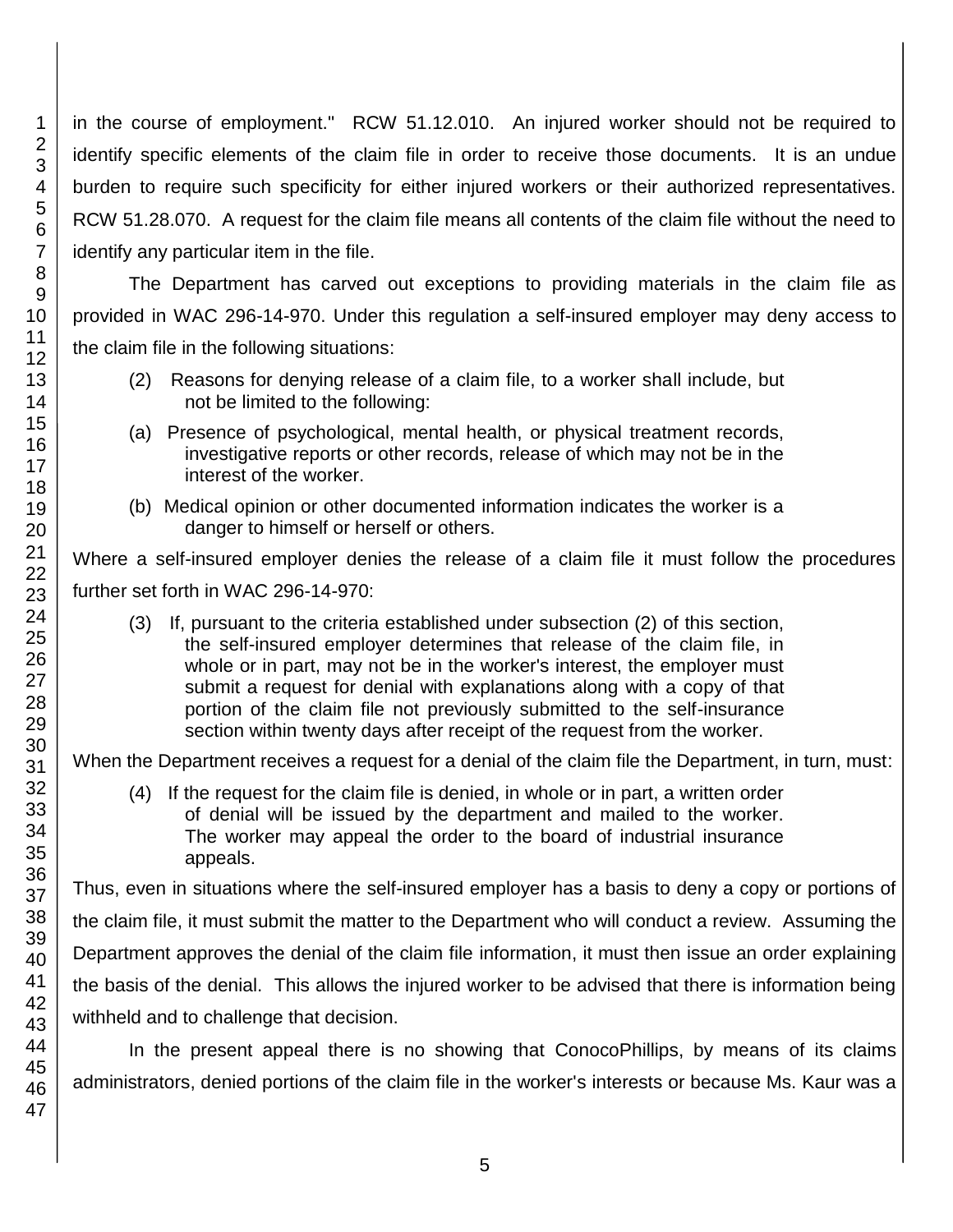danger to herself or others. The Department did not deny the penalty request based on WAC 296-14-970. The Department did not cite any other statutory or regulatory provision to deny Ms. Kaur's request for a penalty.

We acknowledge that the parties provided extensive argument on what constitutes the claim file. The Department denied the penalty request apparently under the assumption that the surveillance videos were, in fact, part of the claim file. From the wording of the order, it appears the Department would have awarded a penalty if Ms. Kaur had specifically mentioned the surveillance videos and not received them. The penalty was denied for the sole reason that Ms. Kaur did not specifically request the surveillance materials. It is contrary to the purposes of the Industrial Insurance Act to require injured workers to identify specific items in their claim files when requesting a copy of those files. Requiring such an itemization or identification is unduly burdensome. It is appropriate to remand this matter to the Department to further adjudicate Ms. Kaur's request for a penalty and determine whether the surveillance/investigation was part of the claim file as contemplated by RCW 51.28.070 and WAC 286-14-970.

# **FINDINGS OF FACT**

- 1. On June 25, 2013, an industrial appeals judge certified that the parties agreed to include the Amended Jurisdictional History in the Board record solely for jurisdictional purposes.
- 2. On May 12, 2009; October 21, 2009; February 26, 2010; July 23, 2010; February 15, 2011; August 1, 2011; April 17, 2012; and August 28, 2012, the claimant requested complete and/or updated copies of the claim file from the self-insured employer or self-insured representative.
- 3. In response to the May 12, 2009; October 21, 2009; February 26, 2010; July 23, 2010; February 15, 2011; August 1, 2011; April 17, 2012; and August 28, 2012 requests, the self-insured employer or self-insured employer's representative timely provided copies of the claim file in its possession to the claimant, but did not provide the surveillance/investigation material.
- 4. Between March 29, 2009, and August 18, 2010, the claimant was intermittently placed under surveillance by a private investigator. The surveillance was arranged by the self-insured employer's legal counsel at the request for the employer's claims administrator.
- 5. On November 6, 2012, the claimant requested that a penalty be assessed against the self-insured employer for failure to provide a complete copy of the claim file on the basis that the investigation/surveillance materials produced between March 29, 2009, and August 18, 2010, were not provided in response to the